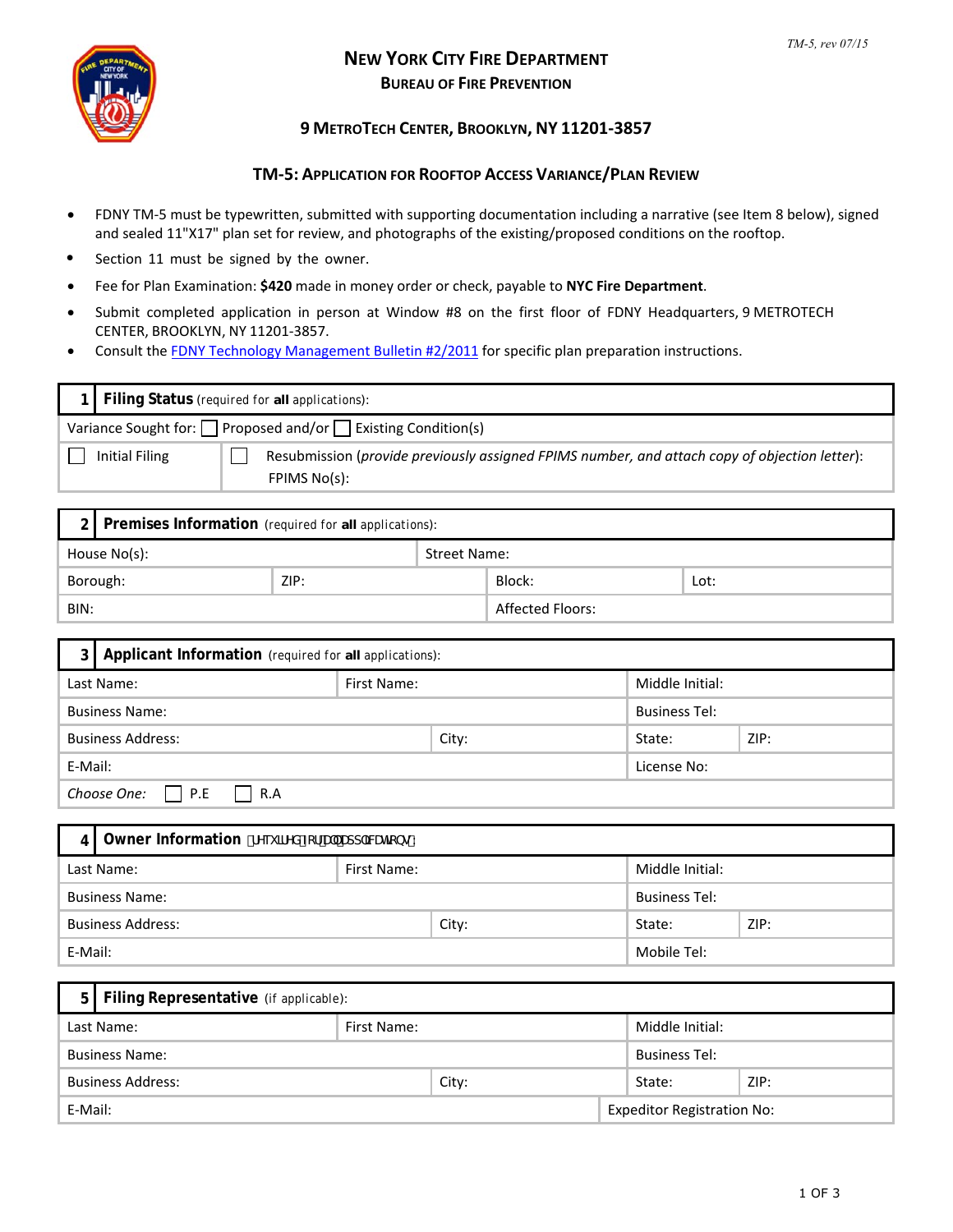| 6                                                                                                                            | Job Type (required for all applications, choose all that apply):                                                                                                                                                                                                                                                                          |                                                                           |                                                                                                                          |                       |                    |  |
|------------------------------------------------------------------------------------------------------------------------------|-------------------------------------------------------------------------------------------------------------------------------------------------------------------------------------------------------------------------------------------------------------------------------------------------------------------------------------------|---------------------------------------------------------------------------|--------------------------------------------------------------------------------------------------------------------------|-----------------------|--------------------|--|
|                                                                                                                              | Telecommunications Antennas and/or Equipment<br>Penthouse/New Floor(s)<br>Company Name:<br>Number of Floors(if applicable):<br>Solar Array and/or Equipment<br>Occupiable Rooftop<br>Rooftop Deck<br>Size of Array (No. of Panels):<br><b>HVAC/MEP Equipment</b><br>Rooftop Restaurant/Bar<br>Green Roof/ Blue Roof<br>Other (if needed): |                                                                           |                                                                                                                          |                       |                    |  |
|                                                                                                                              |                                                                                                                                                                                                                                                                                                                                           | DOB Filing Status (required for all applications):                        |                                                                                                                          |                       |                    |  |
|                                                                                                                              | Filed with DOB?<br>ΝO                                                                                                                                                                                                                                                                                                                     |                                                                           |                                                                                                                          |                       |                    |  |
|                                                                                                                              | <b>YES</b>                                                                                                                                                                                                                                                                                                                                |                                                                           | Copy of PW-1, Schedule A and Certificate of Occupancy attached?                                                          |                       |                    |  |
|                                                                                                                              | (If yes above): DOB Application No(s):                                                                                                                                                                                                                                                                                                    |                                                                           |                                                                                                                          |                       |                    |  |
| 8                                                                                                                            |                                                                                                                                                                                                                                                                                                                                           | Nature of Modification (required for all applications):                   |                                                                                                                          |                       |                    |  |
|                                                                                                                              |                                                                                                                                                                                                                                                                                                                                           |                                                                           | Compose a narrative description that addresses items 8a and 8b. Append the separate narrative to your submission packet. |                       |                    |  |
| 8a                                                                                                                           |                                                                                                                                                                                                                                                                                                                                           | requirements of the Fire Code or Fire Department Rule(s).                 | Explain, in detail, the specific nature of the modification sought, and describe the difficulty in complying with the    |                       |                    |  |
| 8b                                                                                                                           | Explain, in detail, how you propose to mitigate the effect of modifying the code or rule requirement. Include all measures<br>intended to ensure public safety.                                                                                                                                                                           |                                                                           |                                                                                                                          |                       |                    |  |
| 8с                                                                                                                           | Previously filed FDNY Variance Application(s) for the aforementioned prop erty. Indicate either FPIMS No(s) or FPIN(s), and<br>status of filing (granted/objections/denied):                                                                                                                                                              |                                                                           |                                                                                                                          |                       |                    |  |
|                                                                                                                              | 8d Application submitted in response to an FDNY-issued violation, specifically for Rooftop Access/Obstructions?<br><b>NO</b><br>YES: (if yes, complete below the fields below) $\blacktriangledown$                                                                                                                                       |                                                                           |                                                                                                                          |                       |                    |  |
|                                                                                                                              | NOV/VO/Summons                                                                                                                                                                                                                                                                                                                            | <b>Number</b>                                                             | <b>Description</b>                                                                                                       |                       | <b>Disposition</b> |  |
|                                                                                                                              |                                                                                                                                                                                                                                                                                                                                           |                                                                           |                                                                                                                          |                       |                    |  |
|                                                                                                                              |                                                                                                                                                                                                                                                                                                                                           |                                                                           | Building Characteristics and Fire Protection Features (required for all applications):                                   |                       |                    |  |
|                                                                                                                              | Occupancy Classification:                                                                                                                                                                                                                                                                                                                 | Building Height (ft):                                                     |                                                                                                                          | Fully Sprinklered     |                    |  |
|                                                                                                                              | Construction Classification:                                                                                                                                                                                                                                                                                                              | Building Stories (No):                                                    |                                                                                                                          | Partially Sprinklered |                    |  |
|                                                                                                                              | Construction Date:                                                                                                                                                                                                                                                                                                                        | Stairs Leading to Roof (No):                                              |                                                                                                                          | Non-Sprinklered       |                    |  |
|                                                                                                                              |                                                                                                                                                                                                                                                                                                                                           | Fire Escape(s) to Roof?                                                   | YES<br><b>NO</b>                                                                                                         | Standpipe             |                    |  |
|                                                                                                                              | Interior/Exterior Stair to Roof?<br>Fire Alarm<br>YES<br><b>NO</b>                                                                                                                                                                                                                                                                        |                                                                           |                                                                                                                          |                       |                    |  |
|                                                                                                                              | Applicant Certification (required for all applications):<br>10                                                                                                                                                                                                                                                                            |                                                                           |                                                                                                                          |                       |                    |  |
| Under penalty of perjury, I certify that the information contained in this application is true, to the best of my knowledge. |                                                                                                                                                                                                                                                                                                                                           |                                                                           |                                                                                                                          |                       |                    |  |
| Applicant Name (please print):                                                                                               |                                                                                                                                                                                                                                                                                                                                           |                                                                           |                                                                                                                          |                       |                    |  |
|                                                                                                                              | Date:<br>Signature ▶                                                                                                                                                                                                                                                                                                                      |                                                                           |                                                                                                                          |                       |                    |  |
| 11                                                                                                                           |                                                                                                                                                                                                                                                                                                                                           | Owner Statement (required for all applicationsža i gr W g[[bYX Vmck bYf): |                                                                                                                          |                       |                    |  |
|                                                                                                                              |                                                                                                                                                                                                                                                                                                                                           |                                                                           | I have authorized the applicant to file this modification with respect to the premises.                                  |                       |                    |  |
| Owner Name (please print):                                                                                                   |                                                                                                                                                                                                                                                                                                                                           |                                                                           |                                                                                                                          |                       |                    |  |
|                                                                                                                              | Signature ▶<br>Date:                                                                                                                                                                                                                                                                                                                      |                                                                           |                                                                                                                          |                       |                    |  |